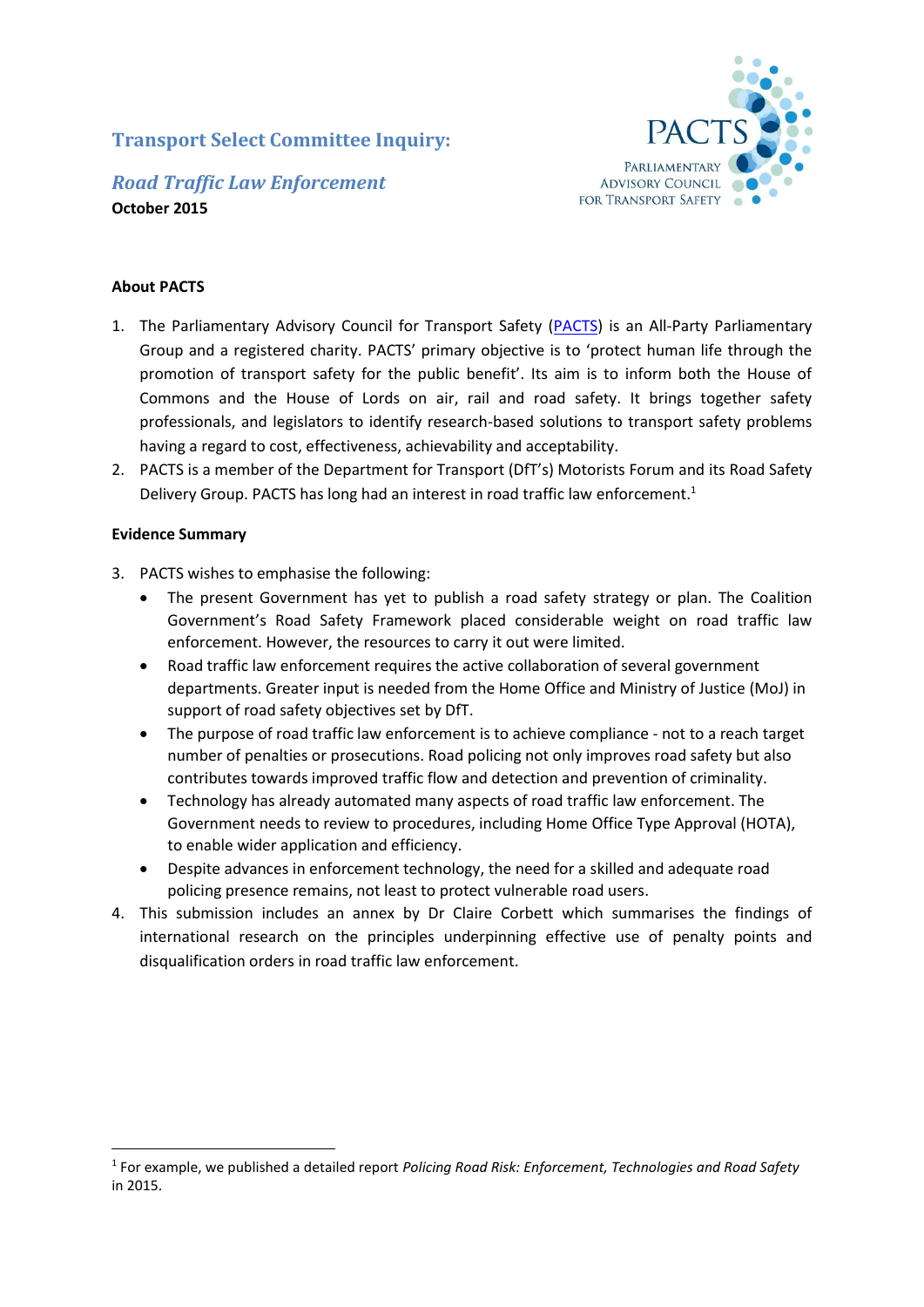### **Introduction**

- 5. PACTS welcomes this Road Traffic Law Enforcement inquiry by the Transport Committee. Road traffic law enforcement is a crucial to the efficient operation of the road system, to road safety, and to wider crime prevention and law enforcement. We focus on the road safety aspects.
- 6. The traditional "three E's" of road safety are education, engineering and enforcement. Although enforcement is often seen as the "last resort" the first two approaches do not work without some degree of actual or implied enforcement. The purpose of road traffic law enforcement is to achieve compliance - not to a reach target number of penalties or prosecutions.
- 7. The UK has developed some of the best road traffic law enforcement technology. Technical innovation, an exacting type approval process and legal challenges by "loophole lawyers" have set high standards of equipment performance, and technical and legal robustness. However, it is not clear that the UK has made full use of these technologies for road traffic law enforcement purposes.
- 8. Technology can do a great deal and will offer even more in future. However, some offences such as detecting illegal mobile phone, use require the intervention of a police officer, suitably equipped and trained in roads policing. The public wants and expects a visible policing presence on our roads to ensure roads and to prevent criminality.

# **The Government's priorities and leadership role in improving road safety through road traffic law enforcement**

### *Policy and actions*

 $\overline{a}$ 

- 9. The Government has a unique and vital leadership role in improving road safety in general and in particular with respect to road traffic law enforcement.
- 10. To some extent the previous (Coalition) Government recognised this in it[s Road Safety Framework](file://///PACTS-SERVER/Data/PARLIAMENT/Transport%20Select%20Committee/2015/Inquiry-%20Road%20Traffic%20Law%20Enforcement/•%09Enforcement%20equipment%20(as%20in%20holding%20HOTA)%20can%20only%20do%20one%20thing%20at%20a%20time%20–%20i.e.%20an%20ANPR%20camera%20used%20for%20average%20speed%20enforcement%20cannot%20simultaneously%20identify%20a%20wanted%20vehicle,%20or%20provide%20journey%20time%20information.%20%20This%20is%20a%20legislative%20thing%20that%20stops%20better%20use%20being%20made%20of%20existing%20technology.)  $(2011)^2$  which focused on education and enforcement. The DfT's accompanying Road Safety Action Plan (Appendix B) contained 16 measures, 9 of which were categorised as 'enforcement'. Whilst various road safety groups, including PACTS, were critical of the Framework for its lack of targets, engineering and wider measures, the enforcement elements were recognised as valuable. The present Government has yet to publish a road safety strategy or plan.
- 11. In the DfT's Road Safety Action Plan [Final Progress Update 2013](https://www.gov.uk/government/uploads/system/uploads/attachment_data/file/246071/2013-roads-strategic-framework-progress.pdf) 8 of the 9 action points were marked as completed and the remaining action was labelled as 'ongoing' (**Fig.1**). Progress has been made with enforcement actions: new offences have been created including drug-driving and causing serious injuries by dangerous driving; existing laws have been modified to facilitate easier enforcement (drink-driving and careless driving) and fixed penalty notices (FPNs) have been raised from £60 to £100 for existing offences.
- 12. Type approval of portable evidential breath testing equipment (targeted for completion in 2014), designed to improve the efficiency of drink-drive equipment has slipped. Type approval of the first devices is not anticipated until 2016 at earliest.

<sup>2</sup> DfT; *Strategic Framework for Road Safety*; 2011;

[https://www.gov.uk/government/uploads/system/uploads/attachment\\_data/file/8146/strategicfra](https://www.gov.uk/government/uploads/system/uploads/attachment_data/file/8146/strategicframework.pdf) [mework.pdf](https://www.gov.uk/government/uploads/system/uploads/attachment_data/file/8146/strategicframework.pdf)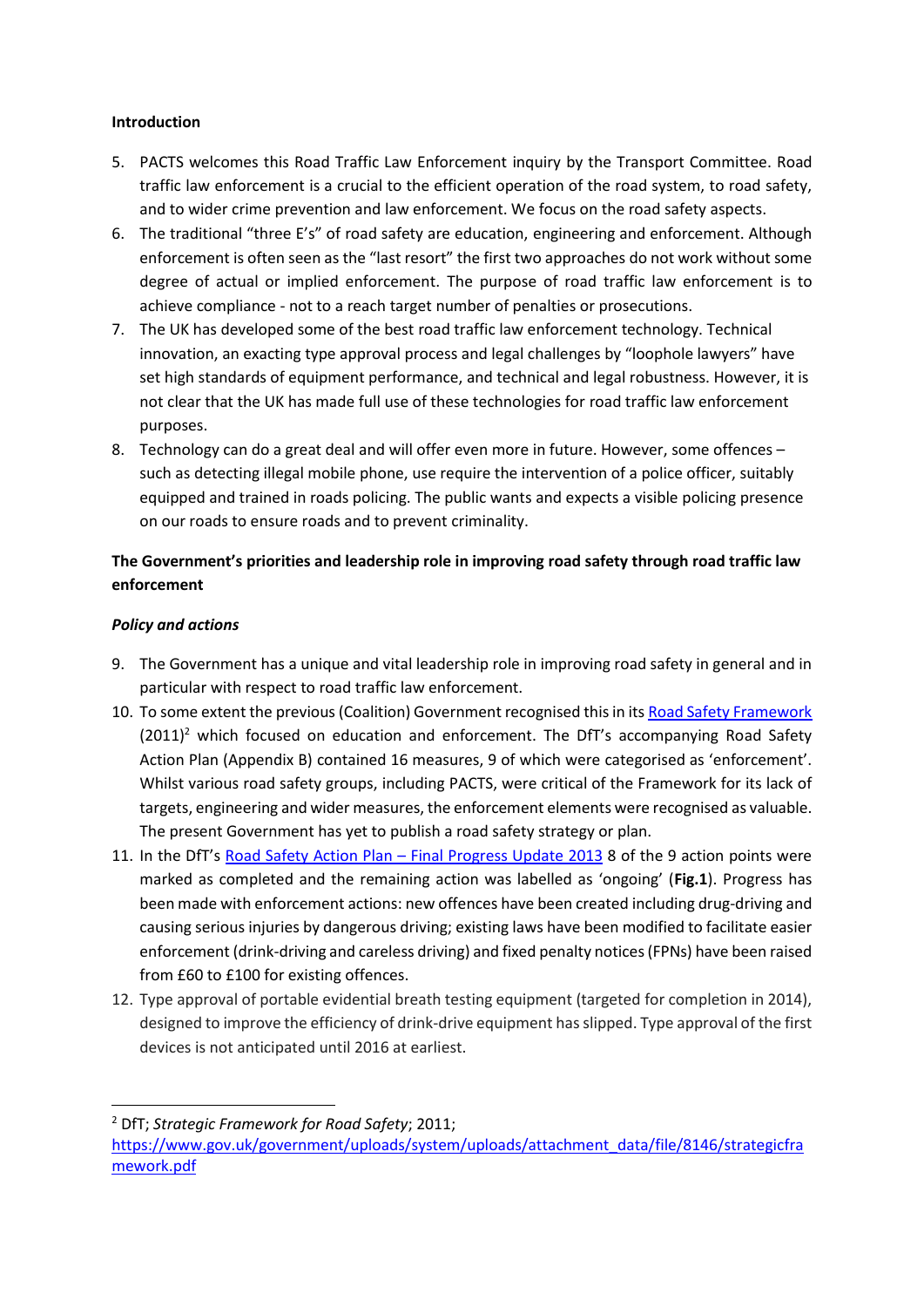# **Figure 1: Progress with Road Safety Actions by the UK Government**

| <b>Measure</b>                                                                                                               | <b>Status</b>                                                                                                                                 | Completed?                |
|------------------------------------------------------------------------------------------------------------------------------|-----------------------------------------------------------------------------------------------------------------------------------------------|---------------------------|
| Introduce a fixed penalty notice for<br>careless driving (Enforcement)                                                       | Came into force in August 2013                                                                                                                | Yes                       |
| Raise fines for road traffic fixed penalty<br>notices (Enforcement)                                                          | Penalties raised to £100 in August 2013                                                                                                       | Yes                       |
| Withdraw 'statutory option' for drink-<br>drivers (Enforcement)                                                              | Came into force in April 2015                                                                                                                 | Yes                       |
| Create a new drug-driving offence<br>(Enforcement)                                                                           | Came into force in March 2015                                                                                                                 | Yes                       |
| Encourage greater use of the forfeiture<br>of vehicles powers by courts<br>(Enforcement)                                     | DfT continuing to explore how to best<br>encourage the use of these powers                                                                    | Yes (according<br>to DfT) |
| Introduce portable evidential breath<br>testing equipment (Enforcement)                                                      | Home Office type approval testing underway                                                                                                    | Ongoing<br>(2016?)        |
| Introduce drug screening devices<br>(Enforcement)                                                                            | Home Office completed type approval for a<br>station-based drug screener and two portable<br>screeners by March 2015                          | Yes                       |
| Include safety messages in driving<br>theory tests (Education)                                                               | Trial did not achieve intended result and was<br>discontinued                                                                                 | Discontinued              |
| Provide increased educational offerings<br>to offenders in place of fixed penalty<br>notices (Education)                     | Courses for seatbelt wearing and careless<br>driving developed                                                                                | Yes                       |
| Develop a course in place of losing<br>one's driving licence (Education)                                                     | Not progressed on account of expansion of<br>National Driver Offender Retraining Scheme                                                       | Discontinued              |
| Develop a course and assessment for<br>offenders to regain their licence after a<br>serious disqualification (Education)     | Research about effectiveness of and<br>alternatives to extended driving tests for<br>disqualified motoring offenders underway<br>(March 2015) | Ongoing                   |
| Develop a new post-test qualification to<br>replace Pass Plus and improve the skills<br>of inexperienced drivers (Education) | Exploratory work undertaken with the Driving<br>Standards Agency and insurance industry but<br>young driver safety Green Paper not published  | No                        |
| Create a website for comparison of<br>local road safety performance<br>information (Information)                             | Website launched March 2013 but closed<br>March 2015 (see http://road-<br>collisions.dft.gov.uk)                                              | Yes<br>(but closed)       |
| Develop a portal for road safety<br>professionals to road safety research<br>(Information)                                   | Road Safety Observatory website launched<br>March 2013 and extended subsequent years                                                          | Yes                       |
| Allow local authorities greater flexibility<br>in setting local speed limits*<br>(Enforcement)                               | Revised Speed Limit Circular and Speed Limit<br>Appraisal Tool published January 2013                                                         | Yes                       |
| Create a new offence of causing serious<br>injury by dangerous driving*<br>(Enforcement)                                     | Introduced in the Legal Aid, Sentencing and<br>Punishment of Offenders Act 2012 and<br>commenced May 2012                                     | Yes                       |

Source: PACTS, *Road Safety since 2010*, RAC Foundation 2015

Note: \*New measure added – not in 2011 Action Plan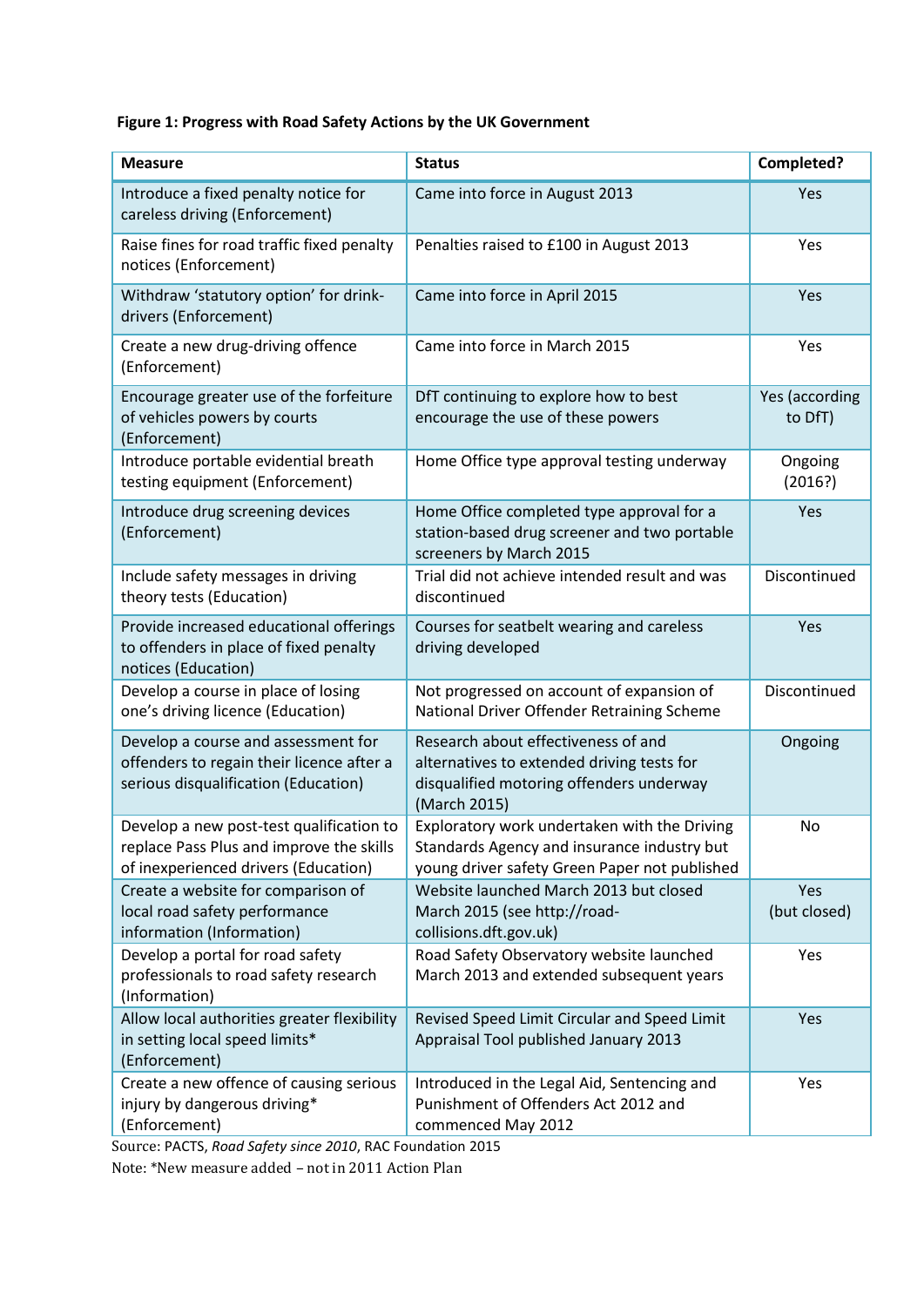#### *Outcomes*

- 13. The DfT's *Road Safety Framework* contains 22 road safety indicators: three are based on enforcement (**fig.2**).
- 14. The proportion of drivers admitting to having driven while under the influence of an illegal drug at least once in the past 12 months are estimated by the Home Office in the Crime Survey for England and Wales. Between 2010/11 and 2014/15 the proportion has been around 1% - ranging between 1.3% and  $0.5\%$ .<sup>3</sup>
- 15. Comparing 2014 data with the 2005-9 average shows an improved compliance in the **proportion of vehicles within the 30 mph and 70 mph speed limits**. The proportion of cars exceeding the 30mph limit decreased from 49% to 45% and those exceeding 70mph on motorways decreased from 53% to 46%.<sup>4</sup>
- 16. The indicator for **number of motoring offences** includes a wide variety of offences but does not include any parking, waiting or road obstruction offences. The number of reported offences is calculated from the sum of fixed penalty notices and summons issued. The number of motoring offences has decreased every year since 2006 (**fig.3**). This is likely to be due to the introduction of diversion courses (NDORS) and a reduction in levels of roads policing. The reductions in speed, alcohol consumption and, to some extent, in traffic volumes during the economic recession will also have tended to reduce offending.
- 17. In terms of the overall impact in road safety, the total number of KSI casualties in Great Britain has reduced since 2005-09. However, almost all the reduction took place in the period 2007-2010, not subsequently. Since 2010 the decline has stagnated, and there were increases in 2011 and in 2014.

<sup>3</sup> DfT, *[Reported Road Casualties Great Britain 2014](https://www.gov.uk/government/statistics/reported-road-casualties-great-britain-annual-report-2014)*: *Annual Report*; RAS51104

<sup>4</sup> DfT, *[Reported Road Casualties Great Britain 2014: Annual Report](https://www.gov.uk/government/statistics/reported-road-casualties-great-britain-annual-report-2014)*; RAS41001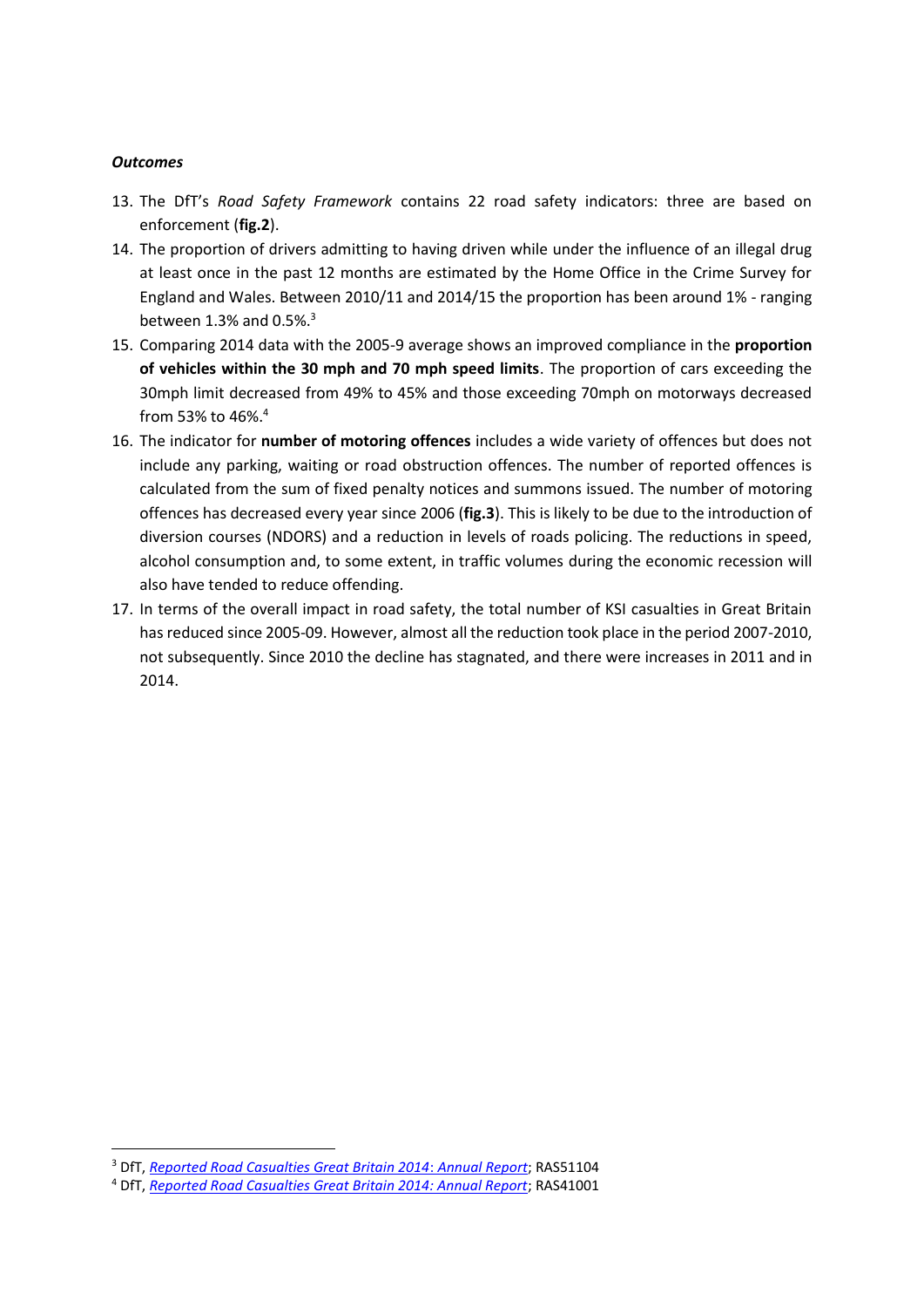| <b>Indicator</b><br>number | Area                          | <b>Indicator</b>                                                                                                             |
|----------------------------|-------------------------------|------------------------------------------------------------------------------------------------------------------------------|
| 2.3                        | Learning to drive             | Number and proportion of new drivers that pass their<br>driving test on the first attempt                                    |
| 3.1                        | Remedial education            | Number of people taking courses as a form of<br>remedial penalty                                                             |
| 4.4.2                      | Enforcement                   | Proportion of drivers admitting to have driven while<br>under the influence of an illegal drug at least once in<br>12 months |
| 4.6                        | Enforcement                   | Proportion of vehicles exceeding the speed limit                                                                             |
| 4.8                        | Enforcement                   | Number of motoring offences                                                                                                  |
| 6.1                        | Perceptions of road<br>safety | Whether people feel safe cycling                                                                                             |
| 6.2                        | Perceptions of road<br>safety | Whether people feel safe walking                                                                                             |

#### **Figure 2: Non-Casualty indicators in DfT's Road Safety Outcomes Framework**

Source: DfT, *Reported Road Casualties Great Britain 2014: Annual Report,* RAS41001





Source: DfT, *Reported Road Casualties Great Britain 2014: Annual Report*; RAS61001 (Note: the definition was changed in 2014 and figures have been revised downwards.)

#### *Comment*

18. The DfT has prioritised and introduced significant new or amended legislation to assist with road traffic law enforcement. There have been some notable achievements. However, the difficulty with a road safety strategy based on enforcement is that, to be effective it requires adequate policy and financial support from other government departments and agencies, including the Home Office, MoJ, Police, Traffic Commissioners, H&SE and motoring agencies.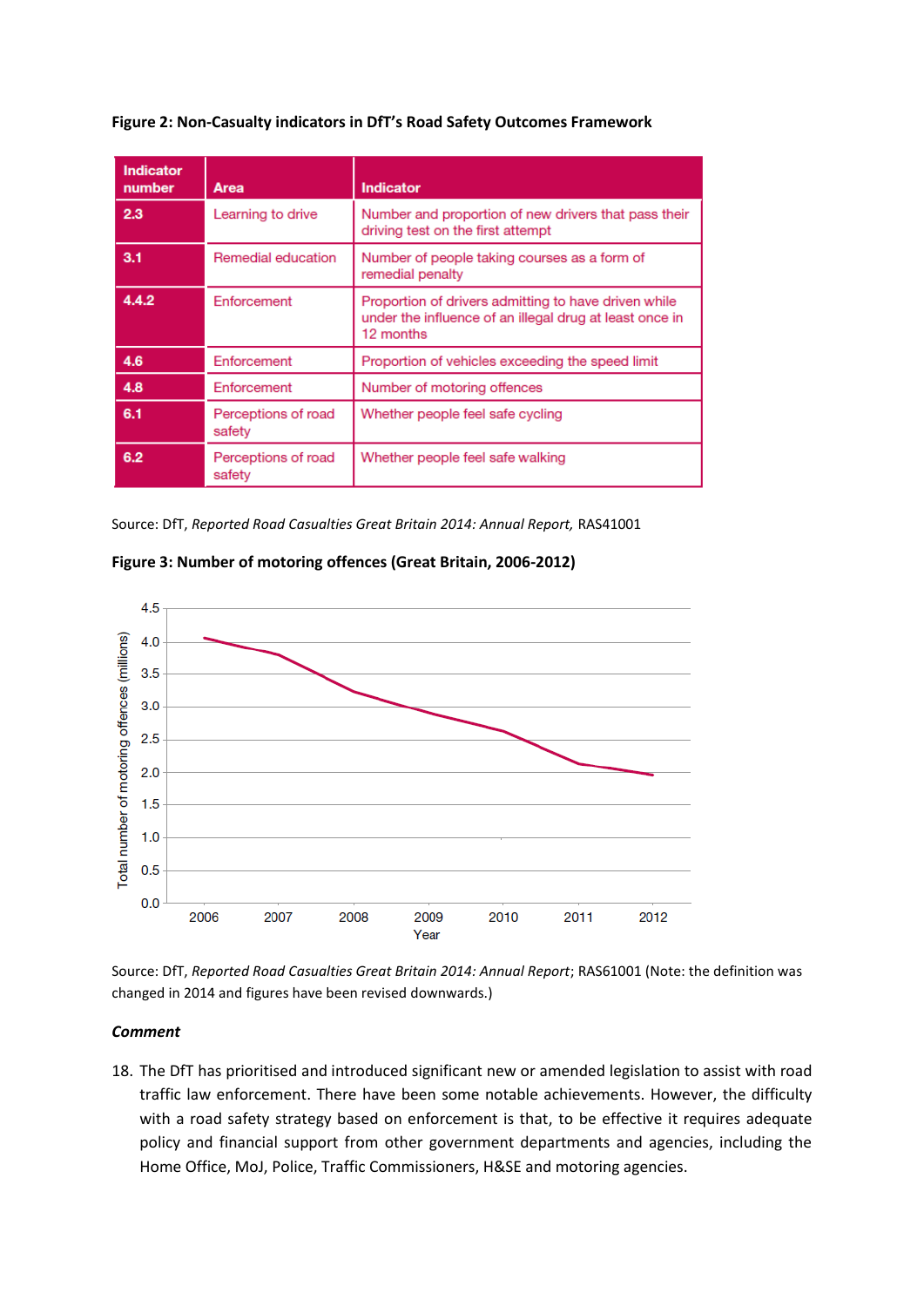- 19. In our view, greater efficiency and effectiveness could be achieved through closer working between government departments, particularly if departments other than DfT accorded this issue a higher priority. For example, the police estimate that approximately 420,000 vehicles were recovered by forces in 2014. In the interests of reducing bureaucracy and increasing efficiency, it is suggested that the Home Office and DfT review and harmonise the secondary provisions of the existing legislation which relate to the retention, return and disposal of vehicles once seized and the fees which are charged to cover the recovery, storage and disposal of them. The aim being to harmonise the provisions that differ dependant on the seizure power used.
- 20. The drug-driving legislation was a major step forward. However, this has not been matched by prioritisation or resources from the Home Office. Although legislation permitting use of roadside evidential breath test equipment was included in the Serious Organised Crime and Police Act 2005, HOTA has yet to be granted for any such device. This historic delay is unexplained. Testing is now underway but well behind the planned completion date of 2013 in the DfT's Framework (already a long-delayed action). Type approval for drug screeners, however, was been prioritised and has moved rapidly. Drink-driving accounts for far more road deaths than drug-driving (according to police road casualty records).
- 21. Roads policing levels have been cut back over the Framework period. In England the Home Office has left resourcing and prioritisation to Police & Crime Commissioners. Increased penalties, for example for driving while using a hand-held mobile phone, are not effective if drivers perceive they will not be caught (see below).
- 22. Safety cameras ("speed cameras") have become an essential component of road safety and traffic law enforcement, particularly in light of the reductions in roads policing officers. The Coalition Government immediately ended funding for safety cameras which caused the withdrawal of cameras in some areas and severe funding problems for local safety partnerships.
- 23. The ending of the "statutory option" for certain drivers to demand a blood test is welcomed. This should improve the efficiency of processing suspected drink-drive offenders, reduce police costs and increase the deterrent effect of drink-drive legislation.

#### **Enforcement agencies' capacity to enforce DfT policy on dangerous and careless driving**

- 24. There has been a reduction in the funding available to enforce DfT policy on dangerous and careless driving. Overall resources for local road safety from central government have been reduced considerably which will have had some direct and indirect impacts on enforcement of dangerous and careless driving policy. The 2010 Emergency Budget resulted in a 27% reduction in the Road Safety Revenue Grant, reducing it from £77.3 million to £56.7 million. The Road Safety Capital Grant (£17.2million) was also abolished.
- 25. There has been a 23% reduction in the number of full-time traffic police officers from 5,635 in 2010 to 4,356 in 2014 (**fig.4**). Reductions have been reported in 41 of the 43 forces (Suffolk and Warwickshire have reported increases), ranging from 1% (Cheshire) to 76% (Devon and Cornwall).<sup>5</sup> These statistics are backed by qualitative research by PACTS. According to one roads policing officer, the officers who remain no longer *"have the time to be as proactive"* as they once were and are often "limited by resources".<sup>6</sup> Further costs in police budgets of around 25% are expected.

<sup>5</sup> PACTS, *[Road Safety Since 2010](http://www.racfoundation.org/assets/rac_foundation/content/downloadables/Road_Safety_Since_2010_Amos_Davies_Fosdick_PACTS_RAC_Foundation_final_report_September_2015.pdf)*, RAC Foundation 2015

<sup>6</sup> PACTS, *[Road Safety Since 2010](http://www.racfoundation.org/assets/rac_foundation/content/downloadables/Road_Safety_Since_2010_Amos_Davies_Fosdick_PACTS_RAC_Foundation_final_report_September_2015.pdf)*, RAC Foundation 2015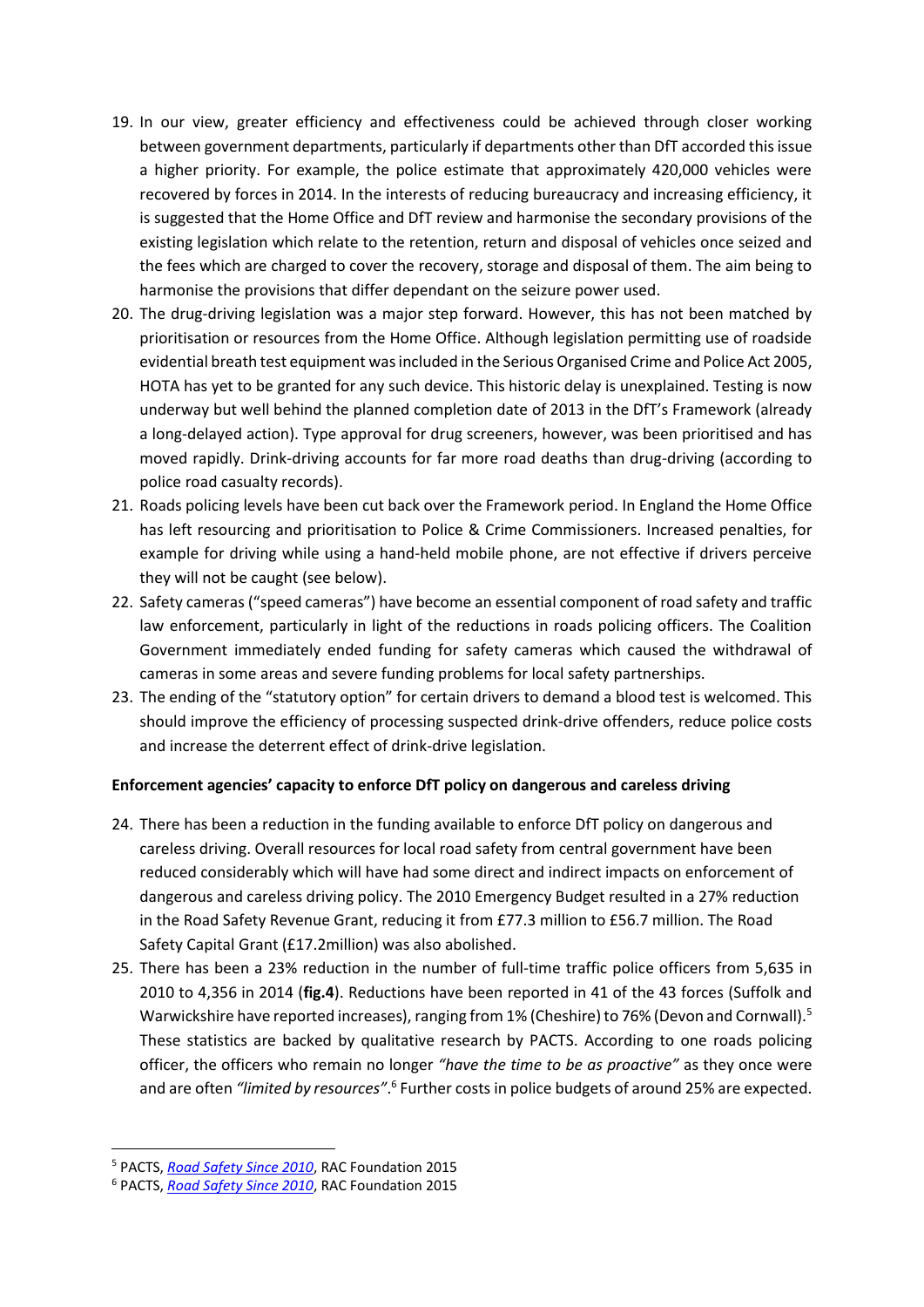- 26. The National Driving Offender Retraining Scheme has also proved a source of funding for traffic law enforcement policing along and support for the surviving road safety partnerships.
- 27. London is, perhaps uniquely, the only part of the UK where roads policing levels have remained relatively high. Casualty reduction in London since 2005-9 has been far greater than in England outside London.



**Figure 4: England and Wales Traffic Police (full-time equivalent numbers, 2010 to 2014)**

Source: House of Commons Hansard 2 February 2015, Answer to Parliamentary Question from Jack Dromey MP, 2 February 2015

# **The introduction of fixed penalty notices for careless driving: how these powers are being used, and whether alternatives should be considered?**

- 28. Although careless driving is a lesser offence than dangerous driving, the consequences of carelessness can be very serious, particularly for vulnerable road uses – pedestrians, cyclists, motorcyclists, equestrians, children and others.
- 29. The introduction in 2013 of fixed penalty notices for careless driving has been welcomed by the police and has enable a more efficient mechanism for enforcing this offence.
- 30. Enforcement of careless driving requires the presence and judgment of police officers which cannot – currently at least – be easily replaced by technology.
- 31. In the Annex to our submission, Dr Claire Corbett summarises the findings of international research on the principles underpinning effective use of penalty points. This shows the importance of active support by the Ministry of Justice and Home Office in making road traffic law enforcement effective.
- 32. The introduction of FPNs for careless driving is an example of amending legal procedures in order to achieve greater efficiency and effectiveness. We recommend that the DfT, MoJ and Home Office proactively consult the police, courts and other agencies to identify other opportunities. PACTS is aware of specific suggestions from the police, for example in relation to sections of the Road Traffic Offenders Act 1998.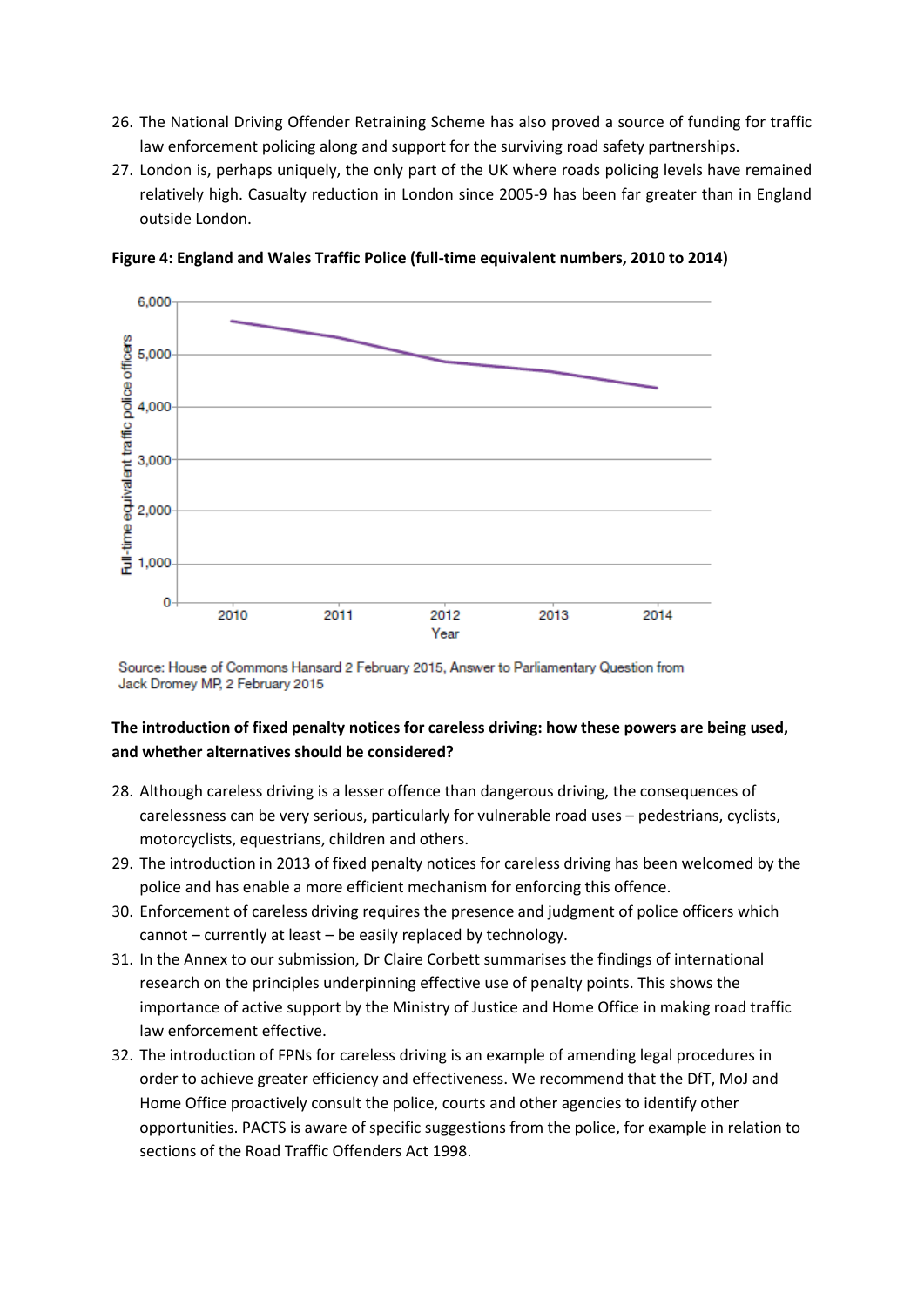33. Highways England has trialled the use of warning letters to drivers who fail to comply with Red X signals on motorways. The results appear promising in terms of deterring repeat behaviour, the acceptability of this method to the drivers and the opportunity to include educate drivers. There may be opportunities to extend this approach to other lesser traffic offences, such as yellow box blocking, where they can be detected automatically. However, it might not work so readily for careless driving where a repeat offence would require detection by a police officer.

### **The impact of road traffic law enforcement on the safety of cyclists and pedestrians**

- 34. It is, arguably, a duty of society in general and the police in particular to protect legitimate vulnerable road users (cyclist, pedestrians, children etc.) from the dangers imposed by other road users.
- 35. The number of cyclists and pedestrians killed on the roads between 2005-9 and 2014 has declined. However, car occupant casualties have declined at a faster rate and, as a result, cyclists and pedestrians made up 50% of total fatalities in 2014, up from 46% in 2005-9(**Fig 5 & 6**). The degree to which this can be attributed to changes in road traffic law enforcement is uncertain. Improved protection for vehicle occupants is likely to be a major factor. The increase in cyclist serious injuries is largely proportionate to the increase in cycling.
- 36. Excessive or inappropriate speed by motor vehicles is a particular concern to cyclists and pedestrians; this applies to some other vulnerable road user groups, including horde riders, children, older people and people with a mobility impairment. Higher speeds tend to lead to more frequent and more serious collisions. The 2015 ETSC report on walking and cycling emphasised the importance of speed enforcement in urban areas for the improved safety of these vulnerable road user groups.<sup>7</sup>
- 37. Enforcement should focus on high risk behaviours -notably the Fatal Four (Speed, Drink/Drugs. Distraction and Seat belts). Many would argue that fatigue should be added. Enforcement of offences committed by cyclists will also be appropriate at a certain level. This should be targeted at behaviours which involve significant risk of injury, not technicalities.
- 38. Lower speeds, including 20mph speed limits, can be beneficial to cyclists and pedestrians and other road users. 20mph *zones* (which are self-enforcing thought physical measures) have been proven to reduce casualties. There is less evidence of beneficial change where 20mph limits are introduced without physical measures. The police cannot consistently or meaningfully enforce 20mph limits where actual speeds are significantly in excess of the limit.
- 39. The spate of fatal cyclist casualties in London in late 2013 led to an increase in policing activity focused on cyclist safety in London, including Operation Safeway. This found a surprisingly high level of non-compliance with legal safety requirements by HGV drivers and drivers.
- 40. Video recorders (dashcams, headcams and highly sophisticated cameras fitted to trucks and coaches) are becoming common, even among equestrians. Head camera footage may now be permissible evidence in a civil or criminal court and can lead to resolution of the case.<sup>8</sup> Clearer guidelines on its use would be helpful.

<sup>7</sup> ETSC "*Making Walking and Cycling on Europe's Road Safer*". PIN Flash Report, June 2015

<sup>&</sup>lt;sup>8</sup> [http://www.horseandhound.co.uk/news/ian-thatcher-convicted-careless-driving-hat-camera-barkham](http://www.horseandhound.co.uk/news/ian-thatcher-convicted-careless-driving-hat-camera-barkham-berkshire-511867)[berkshire-511867](http://www.horseandhound.co.uk/news/ian-thatcher-convicted-careless-driving-hat-camera-barkham-berkshire-511867)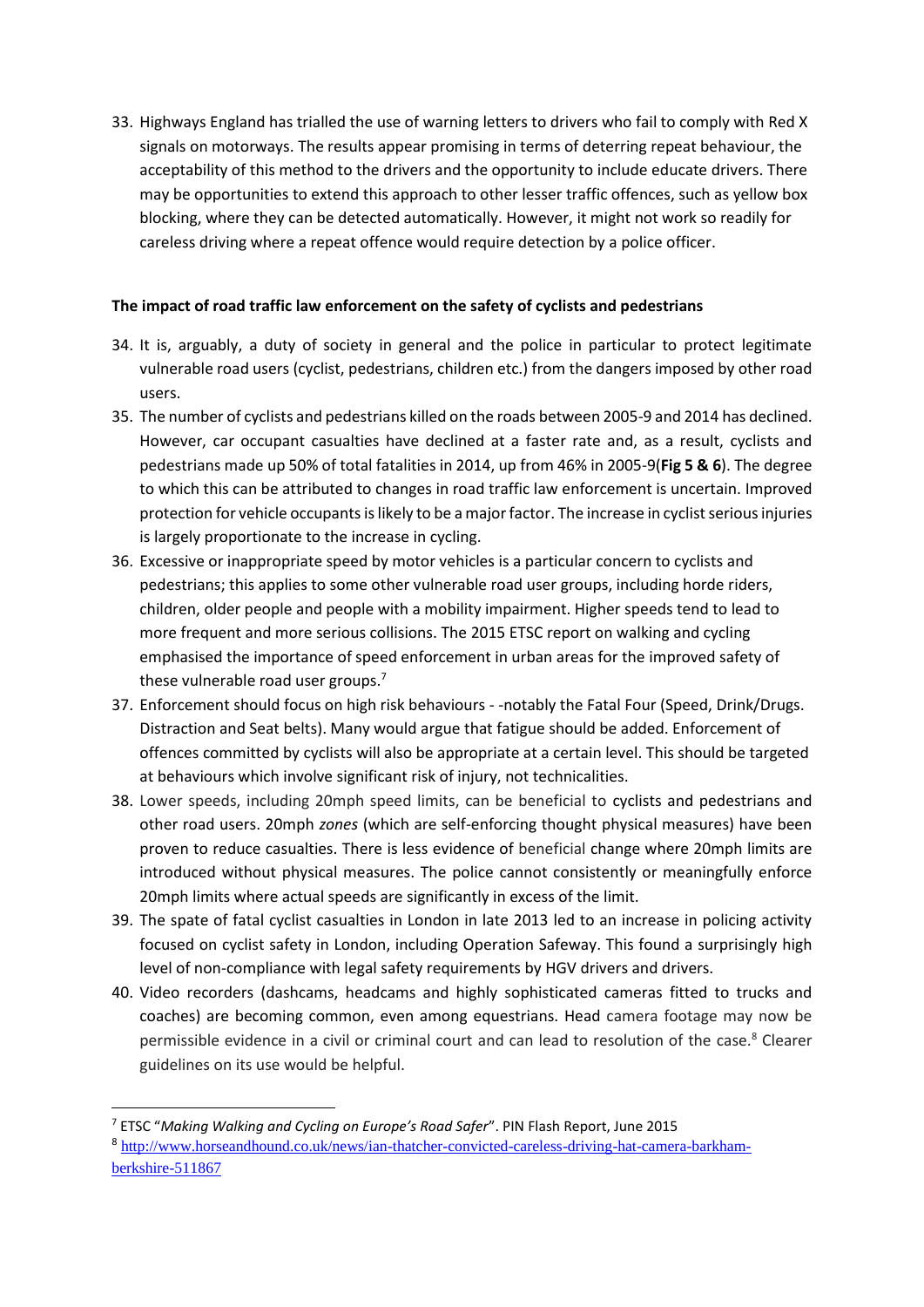

**Figure 5: Deaths by Road-User Group (2005-9 average)**

Source: DfT (2014a: 156, Table RAS30060)

### **Figure 6: Road Deaths by Road-User Group (2014)**



Source: DfT (2015b: 4, Chart 2)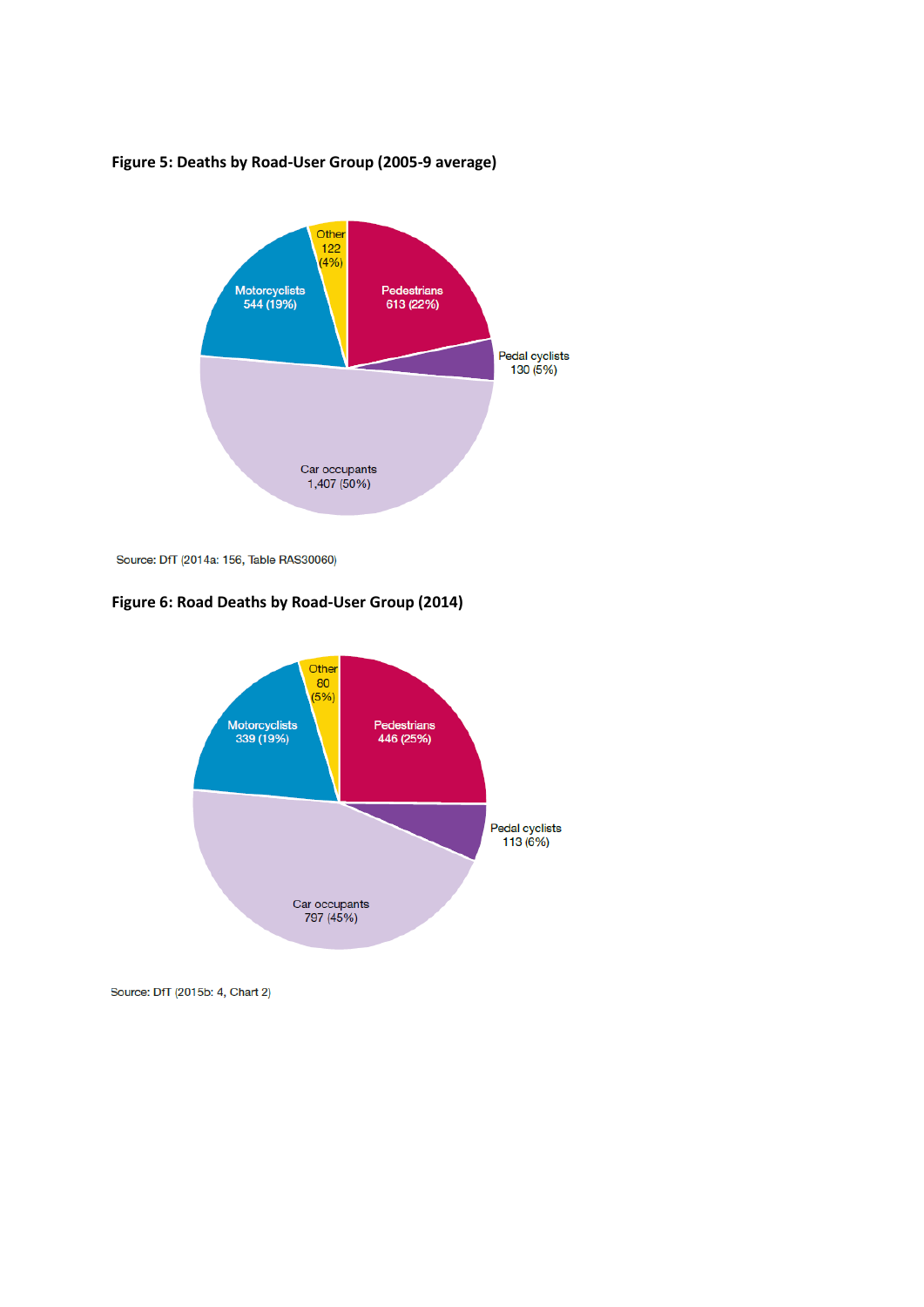### **The deployment of people and technology in enforcing traffic policy**

- 41. Some careless or dangerous driving or riding behaviours are difficult to define in rigid terms and require the deployment of police officers and a degree of judgement or a more complex procedure, such as a breath test or eye sight test. Roads policing is a specialist area. It takes training and experience to be fully effective. An adequate and skilled roads police presence is required.
- 42. As we have seen, the number of road policing officers has reduced substantially. The police budgets may be cut by a further 25-40% in the November 2015 Spending Review. Intelligent transport systems can – potentially – be used for many purposes including safety, security, traffic management, detecting criminality, monitoring driving style and more. Enforcement technologies now offers wide ranging potential application and high standards of accuracy and reliability. It is therefore imperative that the Government (DfT, Home Office and MoJ) enable this technology to be developed and used more widely and efficiently.
- 43. Currently HOTA permits enforcement equipment to do only one thing at a time i.e. an Automatic Number Plate Recognition (ANPR) camera used for average speed enforcement cannot simultaneously identify a wanted vehicle, or provide journey time information. This is a legislative impediment increases costs and stops better use being made of existing technology.
- 44. New technology is now making other driving offences easier to identify and to do something about. For example, advanced trials are underway for Highways England, with equipment looking at 'close following' and 'poor lane discipline'. This uses a mixture of cameras and scanning radar, which allows identification of vehicles that are being driven badly along a 300m length of motorway. Systems that detect illegal mobile phone use or non-seat belt wearing are also under development. Technology will continue to develop, opening up other opportunities, but needs encouragement and support from highways authorities and central Government.
- 45. Average speed enforcement cameras are effective at reducing casualties over substantial lengths of road. In addition, traffic flows and journey reliability improve, emissions reduce and, importantly, drivers find it to be fairer and more acceptable than spot cameras. The 220km A9 scheme by Transport Scotland, though relatively new, is the most notable UK example.
- 46. It is important that any enforcement should be carried out for reasons that are immediately clear/transparent and acceptable to road users. Unclear justifications, hidden cameras and high numbers of tickets will all count against the fundamental reason the enforcement was put in place – if the public understand and accept why enforcement is taking place, it will be far more effective.

# **The impact of the introduction of HGV Road Users Levy on road traffic law enforcement against non-UK registered HGV drivers**

47. At EU level this is governed by the "Eurovignette" legislation [http://ec.europa.eu/transport/modes/road/road\\_charging/charging\\_hgv\\_en.htm](http://ec.europa.eu/transport/modes/road/road_charging/charging_hgv_en.htm) PACTS is not aware of any safety issues in relation to this question.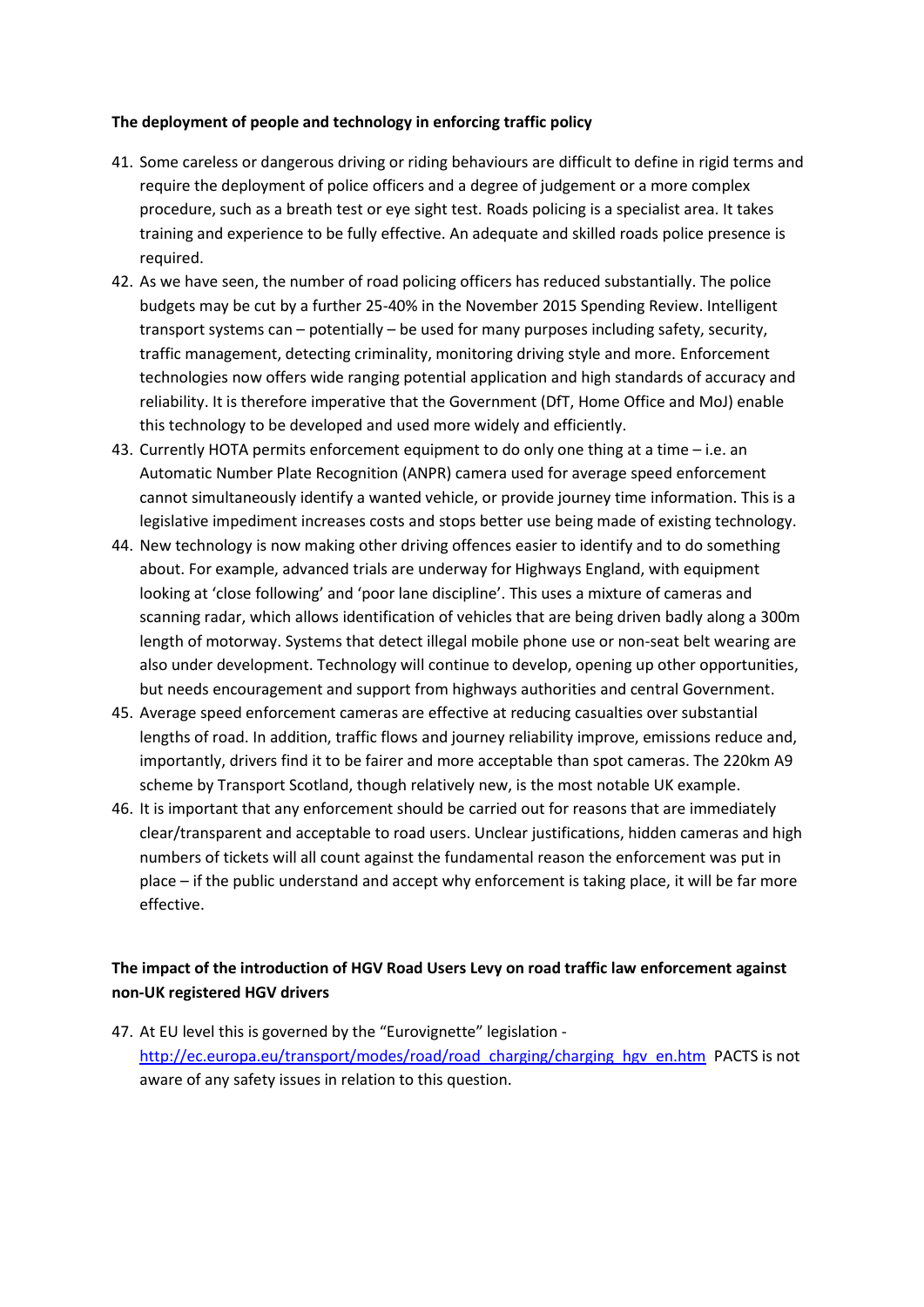### **The impact of devolution of road traffic enforcement activities to local authorities**

- 48. Road traffic enforcement powers (roads policing and road safety regulatory powers) are devolved to greater or lesser extend across the UK – almost entirely in Northern Ireland and to a lesser extent in Wales and London. Further devolution of powers looks inevitable. Trends in casualty reduction since 2005-9 vary considerably across the UK, with large reductions in London, Northern Ireland and Scotland but much smaller reductions in Wales and England outside London.<sup>9</sup>
- 49. The Coalition Government introduced Police & Crime Commissioners and followed a policy of localism towards local government. Policy and spending priorities were determined locally. The current Government is following the same approach. The introduction of localism to local authorities in England, unaccompanied by appropriate guidance or adequate resources, has led to reduced funding and loss of experience, resources and manpower in road safety enforcement.
- 50. According to the English Road Safety Comparison website, an official website established by the DfT, the total local authority capital spending on road safety across England reduced from £177million to £2million. However, the degree to which this financial data is reliable is questionable. Funds to local safety partnerships have increased in the past few years as a result of NDORS courses. Public health funds have also supplemented road safety budgets ions some areas. This has enabled increases in enforcement activity in some areas.
- 51. Local authorities have greater flexibility in setting speed limits. This has resulted in a considerable increase in areas with 20mph speed limits. These have been backed by signs, publicity and some road engineering measures but little police enforcement. The actual reductions in speed or casualties still require evaluation.
- 52. It is too early to say how the additional powers under Cities and Local Government Devolution Bill (currently before Parliament) would affect traffic law enforcement by local authorities. Whilst additional powers might seem an advantage, they might not be used or be backed by funds. Localism does not seem to have delivered greater success in road casualty reduction in England.

### **The EU Cross-Border Enforcement Directive**

- 53. PACTS supports the ETSC's policy position on enforcement within EU member states and across borders.<sup>10</sup>
- 54. We understand that the UK Government has agreed to begin transposition of the Directive and to make the necessary changes to facilitate inbound and outbound requests. This will fulfil the requirements of the Directive. However, there is a dilemma with UK legislation in relation to the driver/owner. The Government has not yet been able to resolve how best to make use of the information received about foreign drivers caught offending in the UK.
- 55. The police currently have difficulties in dealing with foreign registered vehicles (power to seize). A power to seize the vehicle of a suspect drink and drug driver would be valuable. Once the police have roadside evidential breath test instruments this power will be essential.

<sup>9</sup> PACTS, *[Road Safe ty Since 2010](http://www.racfoundation.org/assets/rac_foundation/content/downloadables/Road_Safety_Since_2010_Amos_Davies_Fosdick_PACTS_RAC_Foundation_final_report_September_2015.pdf)*, RAC Foundation 2015

<sup>&</sup>lt;sup>10</sup> [http://etsc.eu/wp-content/uploads/Enforcement-in-the-EU\\_Vision-2020\\_March-2015.pdf](http://etsc.eu/wp-content/uploads/Enforcement-in-the-EU_Vision-2020_March-2015.pdf)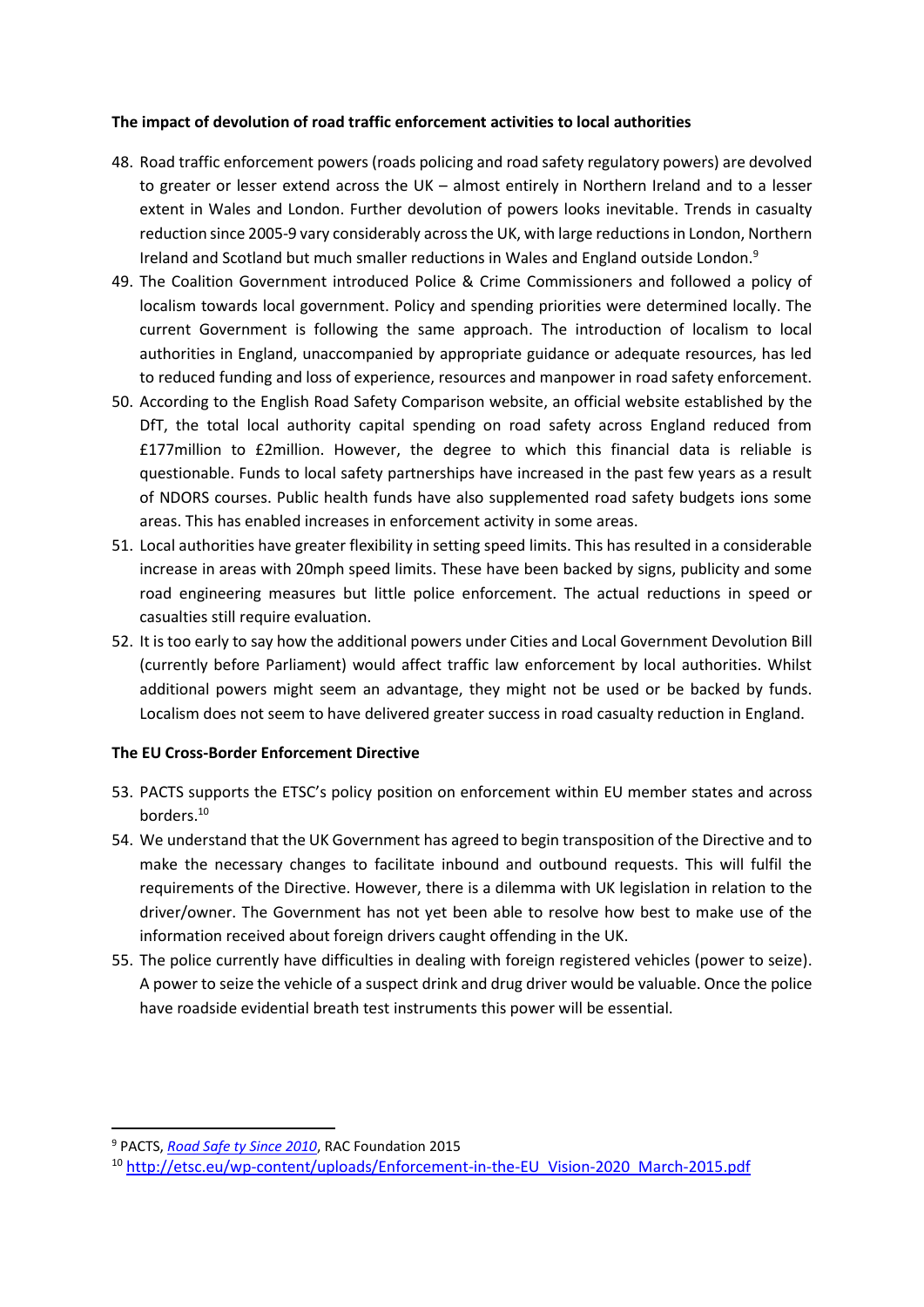# **Annex: Penalty Points and Disqualification Orders**

## **Dr Claire Corbett, Brunel University Law School (adviser to PACTS)**

Other than financial penalties, penalty points and disqualification ancillary orders are the main means of deterring and punishing motoring offenders and are aimed to have a salutary effect on offenders' future driving behaviour. How successful are they in achieving these aims? Do they tend to be feared or ignored?

 Responses to penalty points: Evidence suggests 'fear of penalty points' is greatest when speeding drivers at risk of disqualification at next prosecution. Compliance with traffic laws greater when drivers have 9 points rather than fewer (Broughton 2008, Corbett et al 2008), though there is evidence that some avoid points through illegal means.

**Message: points do seem to modify drivers' behaviour either legitimately or illegitimately.**

 Several major international reviews show that the introduction of points systems positively modifies driver behaviour until the realisation of a low detection risk (e.g. SWOV, 2010, Castillo-Manzano and Castro Nuno, 2012).

**Message: The effect of points is short-lived unless there is effective visible enforcement to back up threat of points. Safety cameras one means of providing this, though dangerous and careless driving will not be captured by camera. Dedicated and visible traffic patrol vehicles most effective means of enforcement of non-speed offences**.

 Research by BRAKE and Direct Line (2010) under the FOIA showed that 43% of drivers eligible for disqualification actually kept their licence, many pleading 'exceptional hardship'. Corbett et al (2008) found that such 'eligibles' had more positive road safety attitudes and were more likely to report speed reductions. Ken Clarke, then Justice Secretary, agreed the usefulness of research to explore the 43% figure.

# **Message: Research to explore the possible deterrent effect of the threat of disqualification could be fruitful.**

- The recent implementation of powers for police to prosecute minor uncontested traffic cases and for the CPS to prosecute defendants in absence (and disqualified by the court) when having had every opportunity to appear are likely to have bolstered the effectiveness of court conviction processes. Research by Corbett (2012) showed that outstanding warrants for arrests of would-be evaders of justice reduced markedly in the Metropolitan Police Service when such a policy was introduced. Many more drivers were disqualified in absence too. **Message: Stronger prosecution procedures in summary courts are likely to encourage wouldbe evaders to attend court. More justice is seen to be done. However, unclear whether more are breaching their bans after disqualification in absence. Research would be useful.**
- Internationally, well documented research shows high breach rates of driving suspensions/disqualifications (DeYoung 1997, Lenton et al 2009, Chang et al 2010). More breaches where longer bans imposed. Road collision risk is higher among disqualified drivers (DeYoung and Gebers 2004; Siskind, 1996; Blows et al 2005). Known that a strong correlation between offending on and off the road, especially between disqualified driving and mainstream offending (Rose, 2000; Knox et al 2003).

**Message: Banned drivers have a higher collision risk even when driving less often and more likely to be involved in other types of offending. These links should be exploited via police**